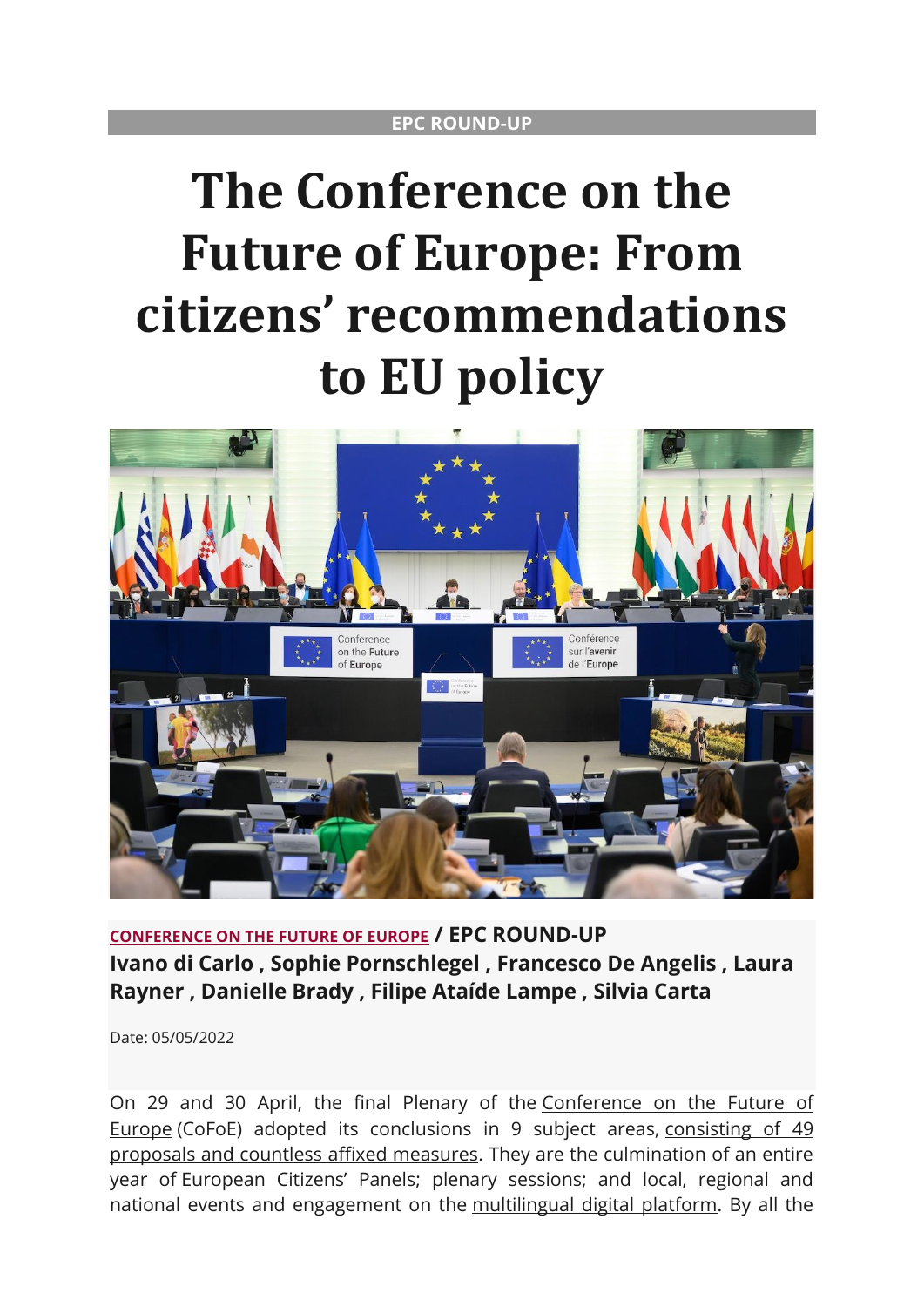different means available in the Conference context, people from all over the EU have weighed in on crucial policy questions, including climate change, democracy, digitalisation, foreign affairs, migration and well-being. Citizens, alongside politicians and other stakeholders, were able to express their ideas about how the Union should deal with current and future challenges.

On 9 May, the outcome of the Conference will be presented to the presidents of the three EU institutions, who have committed to follow up on the citizens' proposals. What do the recommendations consist of? How feasible are the ideas? And how can EU leaders take them on board? In this EPC Round-Up, experts and EPC analysts assess the outcomes of the Conference in their specific policy areas and explain how the EU could turn the citizens' recommendations into concrete policy actions.

## **GREENING EU CITIES**



Filipe Ataide Lampe, Junior Project Manager, Connecting Europe **D** @FilipeALampe

The Conference participants propose a range of ambitious measures which target the EU's environment and climate agenda. Creating more sustainable European cities must become a top-flight priority for EU policymakers.

The [European Citizens' Panel 3](https://futureu.europa.eu/assemblies/citizens-panels/f/300/) proposed measures for the sustainable transformation of cities focus on sustainable and safe road transport (recommendation #4); placing nature at the heart of urban development (recommendation #6); and expanding, restoring and protecting natural ecosystems in cities (recommendation #11).

While the EU has already issued numerous strategies and proposals in these fields, the Conference recommendations reveal that citizens want an even more active European Commission in the greening of cities.

There are various ways the EU can answer the citizens' call for greener cities. First, **prioritising cyclists and pedestrians** over motorised vehicles and increasing permanent inner-city car-free zones. Second, **establishing further minimal green requirements for urban development projects** and extending the requirements of the EU's Environmental Impact Assessment Directive.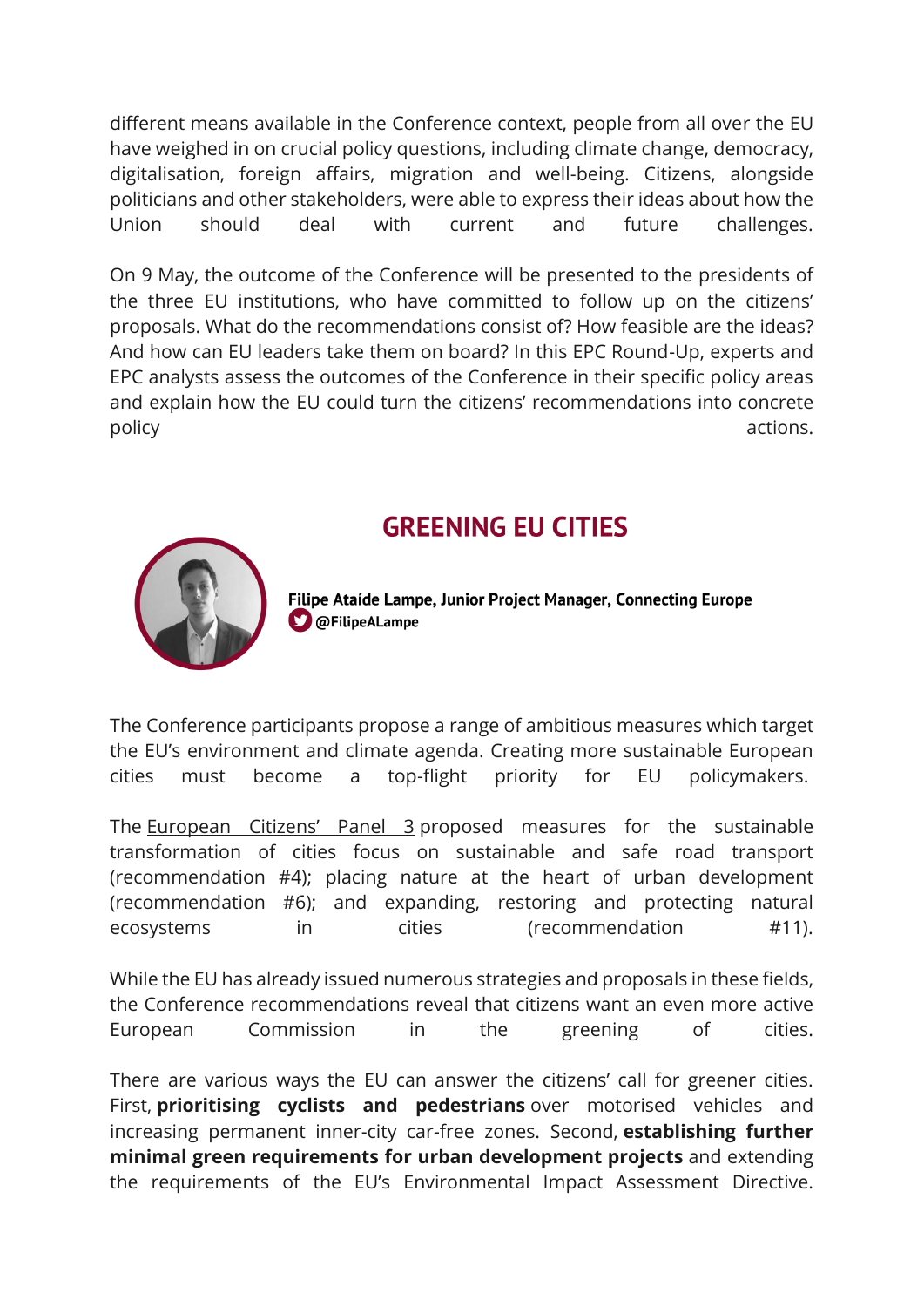Third, **protecting and restoring urban ecosystems** while increasing their visibility for local communities. Fourth, **incorporating the citizens' recommendations into the EU's Mission for Climate-Neutral and Smart Cities**, a strategy for 100 cities to become climate-neutral by 2030. And finally, continuing to engage citizens in environmental decision-making for all urban transformation in transformation in transformation in the Europe.

[Read the full Commentary here.](https://www.epc.eu/en/Publications/Conference-on-the-Future-of-Europe-Greening-Europes-cities~480968)



## **RENEWING THE EU ECONOMY**

Francesco De Angelis, Junior Policy Analyst, Europe's Political Economy **D** @fradea91



Laura Rayner, Policy Analyst, Social Europe and Well-Being **O** @lerayner

The final CoFoE proposals demonstrate that Europe's citizens recognise not only the urgency to renew the EU's economic model and [social contract](https://www.epc.eu/en/publications/Renewing-the-social-contract-to-deliver-a-just-energy-transition~4469ac) but also the many opportunities.

They acknowledge the emerging consensus for European strategic autonomy (recommendations #8.3, #12, #17) and aligned economic and political strategies (recommendations #11, #29.1). Nevertheless, they also expect equity and sustainability to be intertwined with these goals in the form of a European model of sustainable well-being. More specifically, they refer to wider societal or environmental goals, such as the vision of a more social Europe, the European Pillar of Social Rights, lifelong EU support for citizens, and social and gender [dimensions in EU investments](https://epc.eu/en/publications/Rethinking-EU-economic-governance-Social-investment~44b7cc) (recommendations #12-16).

In short, the citizens wish to see the development of a European model of sustainable well-being underpinned by a shared understanding of what matters to them. The following action points can help turn this into reality: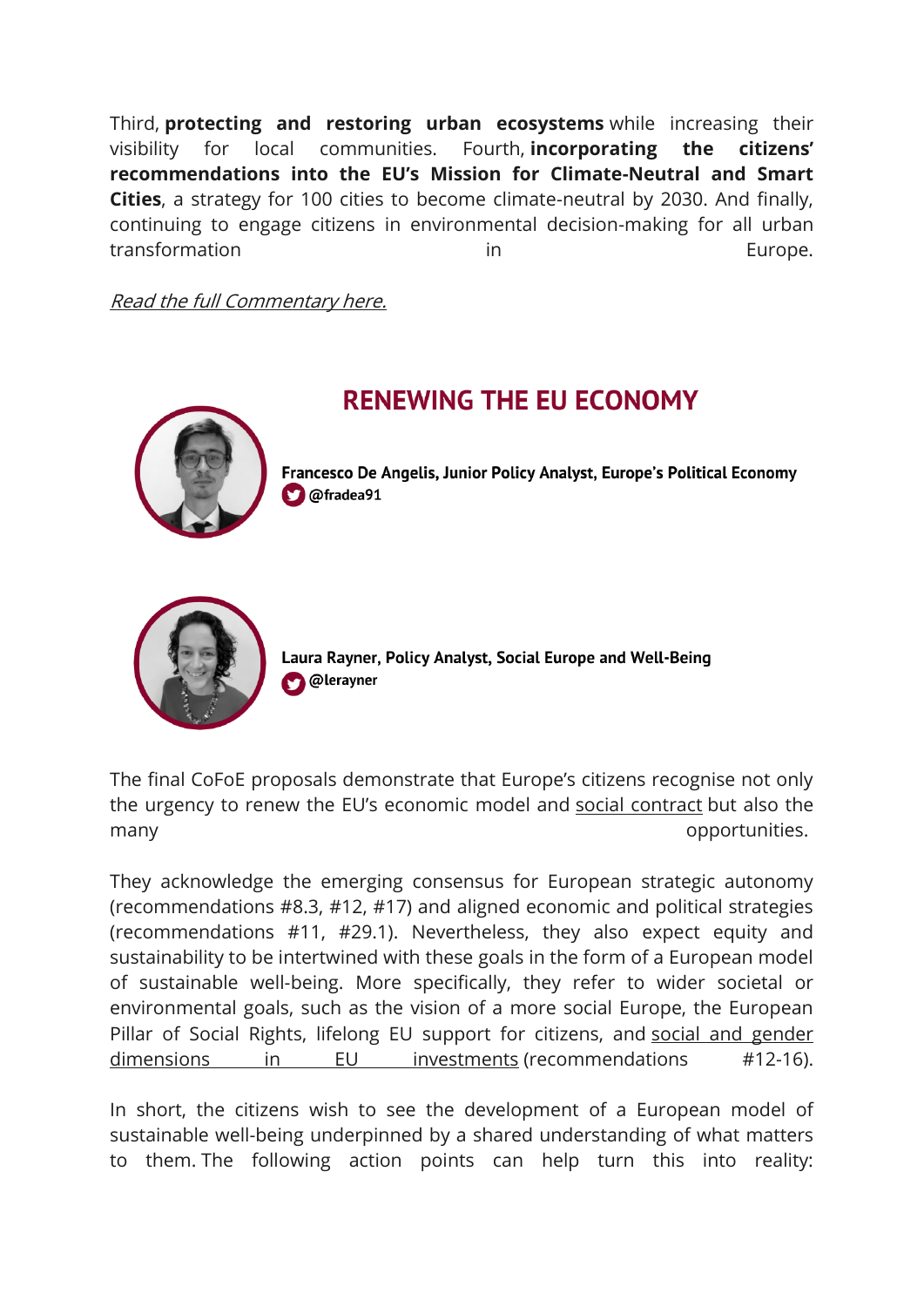- The EU should **put a sustainable well-being economy at the centre of its policymaking**, demonstrating that the calls of the Conference have been heard and reflecting the urgency of the climate crisis.
- **Social fairness and environmental sustainability should be embedded** in the [reform of EU economic governance.](https://www.epc.eu/en/publications/Rethinking-EU-economic-governance-The-foundation-for-an-inclusive-gr~45b1cc) Value-based indicators that reflect the twin transitions and the well-being of people and the planet should be incorporated into the [European Semester](https://epc.eu/en/publications/Rethinking-EU-economic-governance-The-European-Semester~449a80) process.
- [Participatory democracy](https://epc.eu/en/publications/Conference-on-the-Future-of-Europe-There-are-no-ready-made-solutions~47d894) **must continue**, with opportunities for citizens to define a 'Well-Being Framework', determine which indicators best reflect their priorities and values, and co-create policy.
- **Communication must be two-way**, with the efforts given to listening to citizens' concerns equal to informing them of EU policy decisions.
- **A regular exchange between the EU and the Wellbeing Economy Governments should be established** to learn from their experience in pursuing a well-being economy approach. Similarly, working with the Organisation for Economic Co-operation and Development to identify internationally comparable indicators is important for the EU to measure its impact.

The need to shift to a sustainable well-being economy is no longer a question of 'if' but 'when'. It is time for politicians to own this agenda and understand the strength of feeling that runs beneath it.

```
Read the full Commentary here.
```


## **GENDER EQUALITY & CARE WORK**

Danielle Brady, Junior Policy Analyst, Social Europe and Well-Being **Obradydanielle23** 



Laura Rayner, Policy Analyst, Social Europe and Well-Being @lerayner

Although typically unrecognised, undervalued and heavily dominated by women,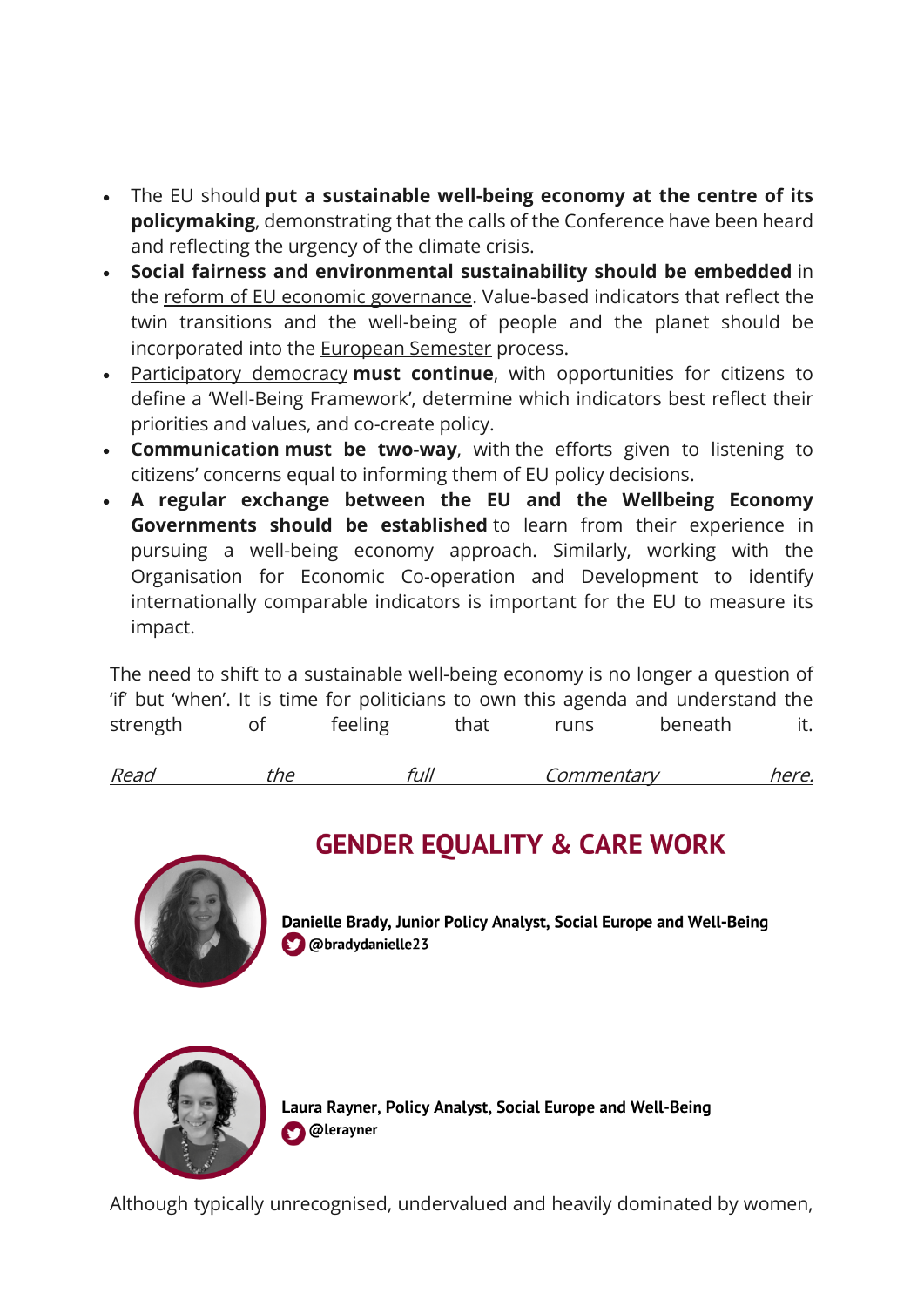care work has been finally acknowledged as essential in supporting our economies and societies throughout COVID-19. This appreciation was re-emphasised in the citizens' recommendations of [European Citizens' Panel 1](https://futureu.europa.eu/assemblies/citizens-panels/f/298/). The following steps translate these recommendations into concrete proposals to reduce gender inequalities, strengthen care systems and prepare for future demographic change.

- 1. The EU should **promote investment in the care sector** (recommendations #20, #22, #23).
- 2. The upcoming European Care Strategy must **set targets for the provision of qualitative, affordable and accessible care across the EU**. Not only must it revise the 2002 Barcelona European Council targets for early childhood care, but also set new ones on elderly care and those requiring full-time care.
- 3. The Care Strategy should also **create a platform for member states to share their best practices**. This would be a mechanism for transferring knowledge to create long-term systems that offer affordable, accessible and qualitative care to all EU citizens.
- 4. The European Commission must **ensure that the Work-Life Balance Directive is implemented** across the EU27. As recognised in recommendation #2, a work-life balance enhances social cohesion, contributes to a level playing field in the labour market and positively affects individual well-being.

But while these four steps would address gender inequalities, strengthen care systems and prepare for demographic change, a deeper reassessment of the norms associated with care – pay, conditions and, vitally, responsibilities – is still required. Otherwise, even with EU investment, a Care Strategy and a fully implemented Work-Life Balance Directive, a 'gender-equal Europe' will remain nothing more than an aspiration.

| Read |  | $+ - -$ |  |
|------|--|---------|--|
|      |  |         |  |



## **EU FOREIGN POLICY**

Ivano di Carlo, Policy Analyst, Europe in the World @ivano\_dicarlo

The citizens' recommendations on EU foreign policy reflect what they expect from the EU in a world where it is constantly confronted with multiple challenges that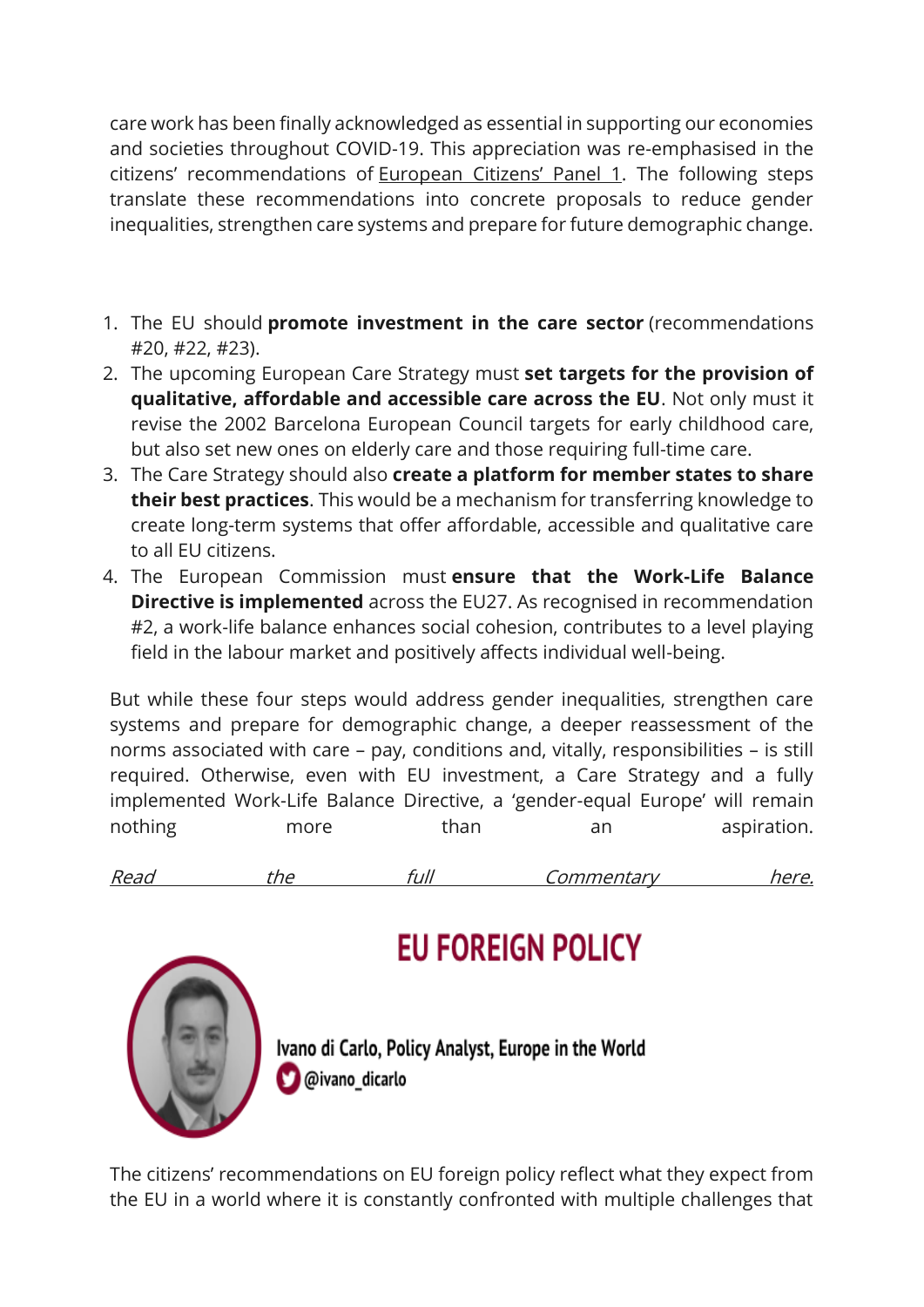threaten its internal and external security.

The participants identify a set of ambitious policy priorities which can contribute to ongoing debates in a domain renowned for being in the jealous custody of the EU member states. These include (i) the EU's strategic outlook in foreign policy and (ii) the reform of its institutional foreign policy arrangements.

Acknowledging the inevitable nexus between security and economy, the citizens offer recommendations to help the EU remain open to the world but not vulnerable to it. For instance, they propose making the EU more autonomous by reducing the strategic dependencies that hamper its capacity to act and undermine its security (e.g. [energy\)](https://epc.eu/en/publications/The-moral-cost-of-social-peace-in-Germany~47ccdc) (recommendations #17, #18). Other recommendations mirror, to a certain extent, the recently published [Strategic](https://epc.eu/en/publications/Will-the-Strategic-Compass-be-a-game-changer-for-EU-security-and-defen~479820)  [Compass,](https://epc.eu/en/publications/Will-the-Strategic-Compass-be-a-game-changer-for-EU-security-and-defen~479820) such as protecting research in strategic priority sectors (i.e. [space,](https://epc.eu/en/publications/Lessons-from-the-Ukrainian-cyber-front~476f1c)  [cybersecurity\)](https://epc.eu/en/publications/Lessons-from-the-Ukrainian-cyber-front~476f1c) (recommendation #23.3) and using the European Peace Facility to project the EU's role in international crises (recommendation #21.2). However, neither new formats of cooperation (e.g. a European Security Council) nor – as one might have expected – a greater role for the European Parliament in EU foreign policy by the proposed.

Institutionally, some recommendations deserve further attention as they are part of a more extensive EU-level debate. For example, strengthening the role of the High Representative (recommendation #21.3) or introducing qualified majority voting in EU foreign policy (recommendation #21.1).

The CoFoE conclusions call for greater EU involvement in the world at a complex historical moment. The war in Ukraine is raging at the EU's borders and reshuffling its domestic and foreign policy priorities. The interdependent nature of the challenges we face requires an EU that shoulders more and new responsibilities for its security and defence. While the citizens' proposed measures will not solve the underlying political and structural challenges of the Union, they can at least give new impetus to a debate that is taking hold not only in Brussels but also across many member states.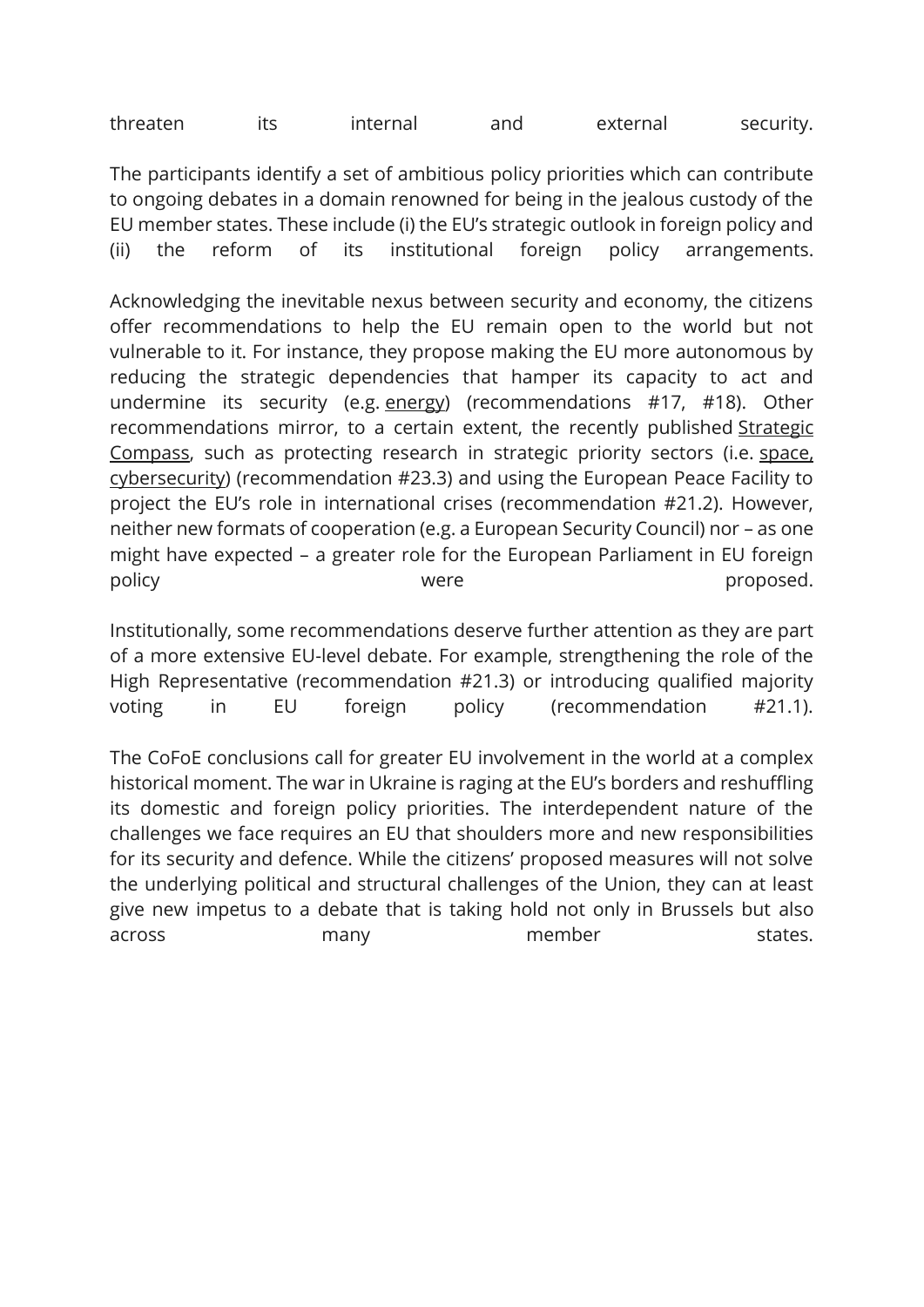## **EU DEMOCRACY**



Sophie Pornschlegel, Senior Policy Analyst and Project Manager, **Connecting Europe**  $\Box$  @spornschlegel

In the CoFoE, [citizens developed](https://futureu.europa.eu/assemblies/citizens-panels/f/299/) several recommendations on democracy in the EU. While they do not provide ready-made solutions to Europe's democratic woes, they pinpoint with astonishing accuracy the issues that decision-makers should urgently tackle in this field.

Firstly, the citizens point to the danger of the EU being considered hypocritical when promoting its democratic values. They suggest that the EU should first strengthen common democratic values within its borders. Only then, in a second step, can it become a 'global ambassador' for the EU's 'democratic model' (recommendation #14). In order to better respect the EU's values, the citizens suggest widening the [rule of law conditionality regulation](https://ec.europa.eu/info/strategy/eu-budget/protection-eu-budget/rule-law-conditionality-regulation_en) to include all breaches of the rule of law, and not only those affecting the EU budget (recommendation #10). The citizens also propose organising an annual conference to discuss the results of the European Commission's [rule of law](https://ec.europa.eu/info/policies/justice-and-fundamental-rights/upholding-rule-law/rule-law/rule-law-mechanism/2022-rule-law-report_en)  [report](https://ec.europa.eu/info/policies/justice-and-fundamental-rights/upholding-rule-law/rule-law/rule-law-mechanism/2022-rule-law-report_en) (recommendation  $#11$ ).

Three conclusions can be drawn from the citizens' recommendations on democracy. First, **citizens are well-aware of the EU's problem with democratic erosion**. Second, **decision-makers should not see these citizens' recommendations as ready-made solutions** but rather as an additional tool to improve their decision-making. Last, decision-makers should recognise that **connecting citizens to ongoing political debates holds an intrinsic value.**

| Read | n | иı | `ommantary<br>ILAI<br>$^{\prime}$ / t .<br>,,, | $\sim$ $\sim$<br>$\sim$ |
|------|---|----|------------------------------------------------|-------------------------|
|      |   |    |                                                |                         |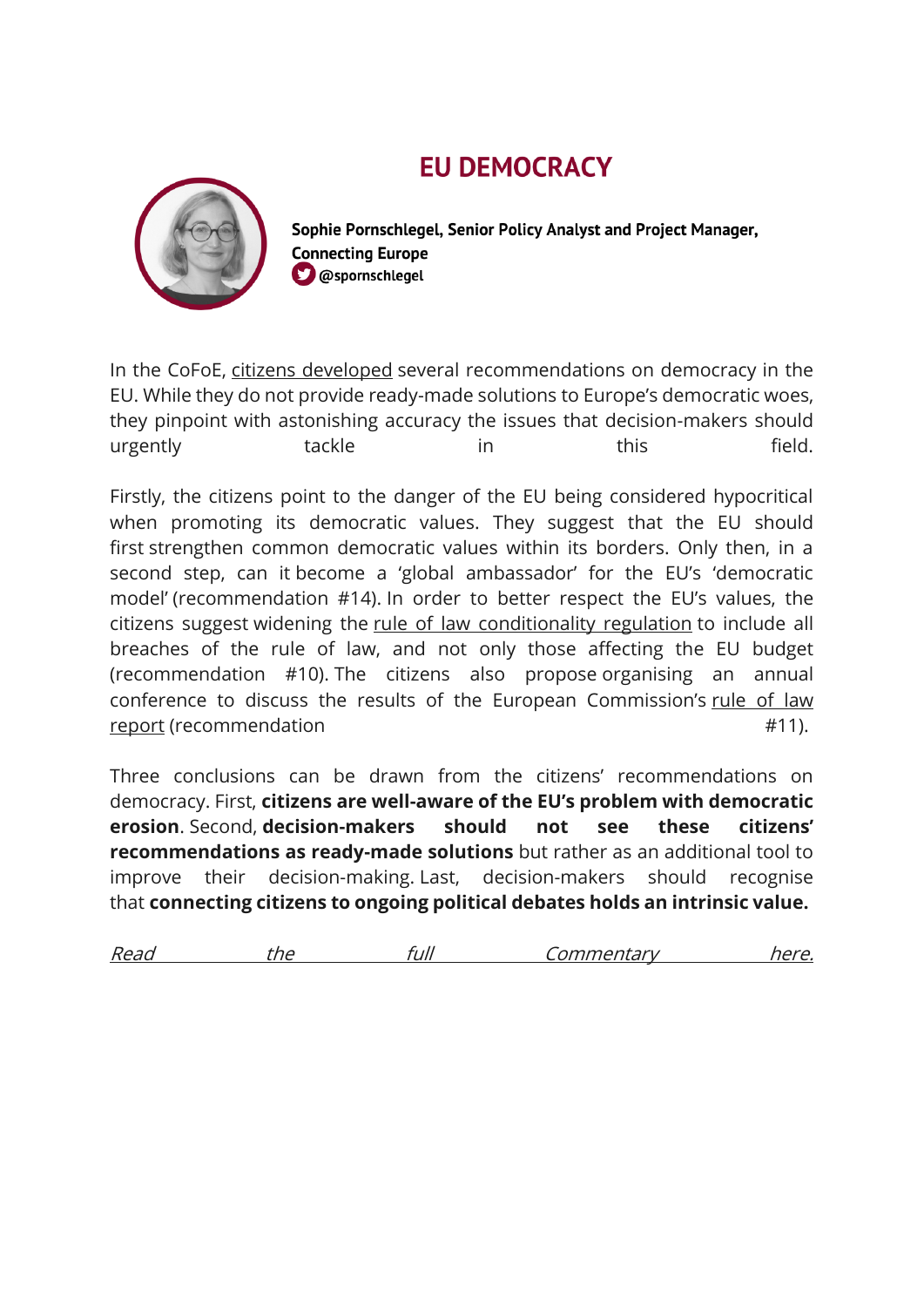## **EU MIGRATION & ASYLUM POLICY**

Silvia Carta, Policy Analyst, European Migration and Diversity **C** @CartaSilvi

The comprehensive list of citizens' recommendations on migration touch upon different crucial issues in EU migration and asylum policy: **legal labour migration** (recommendation #41); **humane border management** (#42); and an **asylum system** based on solidarity and fair sharing of responsibility (#43-44).

The good news is that the European Commission has just presented a new legal [migration package](https://ec.europa.eu/commission/presscorner/detail/en/IP_22_2654) that aligns with the recommendations on legal migration and labour market access for migrants. The upcoming discussion and negotiations on these proposals give EU policymakers and member states the chance to show that they are willing to listen to EU citizens and create more accessible and attractive opportunities for third-country nationals to work and live in the EU.

More complex, however, is the area of asylum. Many of the recommendations' proposals have already been debated (unsuccessfully) in the past few years. The recommendations identify some of the sticking issues in the EU asylum debate, such as the lack of solidarity (#44) and the greatly divergent protection standards across member states (#43-44). But solving them with legislative reforms, as the proposals suggest, might be difficult. Two consecutive attempts to reform the EU asylum rules – first in [2016,](https://www.europarl.europa.eu/legislative-train/theme-towards-a-new-policy-on-migration/file-reform-of-the-common-european-asylum-system-(ceas)) then the New Pact in [2020](https://www.europarl.europa.eu/legislative-train/theme-promoting-our-european-way-of-life/file-a-new-pact-on-migration-and-asylum#:~:text=The%20Commission%20presented%20the%20Pact,EU) – bear witness to the enormous difficulties in reaching a consensus in the EU.

All might not be lost. The EU's unprecedented [mobilisation](https://www.politico.eu/article/eu-ministers-historical-deal-protect-ukraine-refugees/) around Ukrainian refugees shows that the EU and its member states have the instruments to make the CofoE recommendations work in practice. The activation of the long-dormant Temporary Protection Directive proves that a coordinated, humane response is possible, despite the practical challenges. That Ukrainian refugees have been able to enter the EU legally and access protection without undergoing Kafkaesque procedures means that they are spared the unnecessary sufferings that other asylum assesses to the seekers and the seekers of the seekers of the seekers of the seed of the see  $\sim$ 

Ultimately, be it through legislative improvements or better [implementation](https://ecre.org/ecre-policy-note-making-the-ceas-work-starting-today/) of the existing laws, the EU already has the tools to improve the conditions of all those looking for protection. What has lacked so far is the political will. The open arms